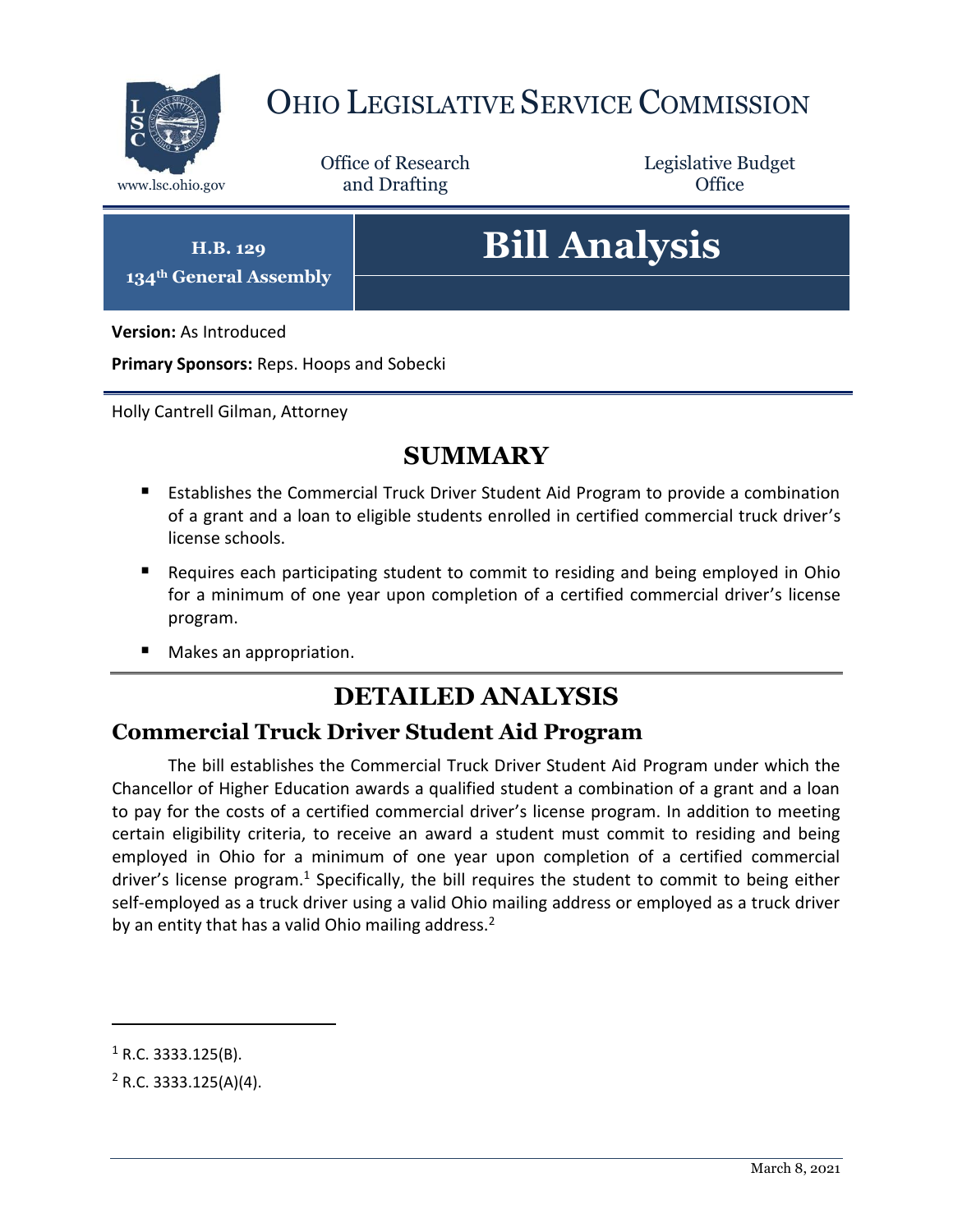### **Eligibility**

To be eligible for an award under the program, an individual must satisfy all of the following requirements:

- 1. Be an Ohio resident;
- 2. Be enrolled in a certified commercial driver's license school;
- 3. Pass a drug test;
- 4. Have three or fewer moving violations in two consecutive years; and
- 5. Not have not plead guilty to or been convicted of operating a motor vehicle under the influence of alcohol or a drug of abuse
- 6. Meet any additional eligibility criteria established by the Chancellor.<sup>3</sup>

If an individual is eligible for the program but then either has more than three moving violations in two consecutive years or pleads guilty to or is convicted of operating a motor vehicle under the influence, the individual loses eligibility.<sup>4</sup>

The Chancellor must adopt rules establishing requirements for certification for a commercial driver's license school in which an eligible student must be enrolled to participate in the program. The Chancellor may not certify a commercial driver's license school that charges employers recruiting fees. The bill also specifies that a certified driver's license program offered by a for-profit career college or school ("proprietary school") already certified by the State Board of Career Colleges and Schools is considered a certified commercial driver's license school. $5$ 

#### **Amount of awards to students**

An award under the Commercial Truck Driver Student Aid Program consists of two parts. The first part is a grant that is equal to one-half of the remaining state cost of attendance after the student's federal Pell grant and EFC are applied to instructional and general charges for the student's enrollment in a certified commercial driver's license school. The second part is a loan in an amount equal to the grant.<sup>6</sup> The bill requires the Chancellor to adopt rules establishing the terms and conditions for loans under the program.<sup>7</sup>

The bill specifies that the amount of a grant and a loan awarded under the program is in addition to what the student may receive under the Ohio College Opportunity Grant (OCOG).

 $\overline{a}$ 

 $3$  R.C. 3333.125(A) and (G)(3).

<sup>4</sup> R.C. 3333.125(A).

 $5$  R.C. 3333.125(A)(2) and (G)(2).

 $6$  R.C. 3333.125(D).

 $7$  R.C. 3333.125(G)(1) and (3).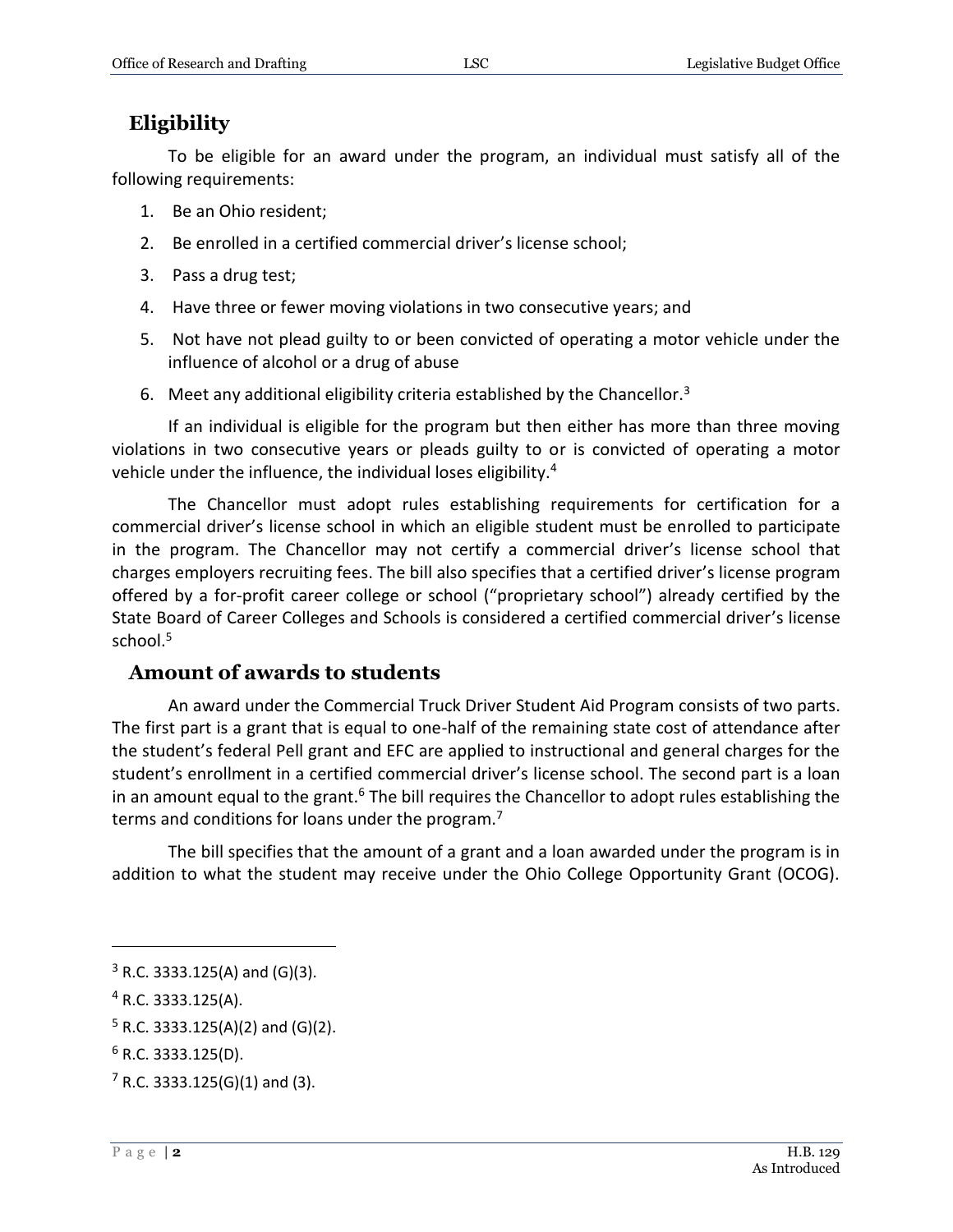However, the bill directs the Chancellor to decrease the loan amount by the amount the student receives under OCOG.<sup>8</sup>

The bill also specifies that, if the amount appropriated to support the program is inadequate to provide grants and loans to all eligible students who apply, the Chancellor must proportionately reduce the amount of each award (grant and loan) for that academic year.<sup>9</sup>

#### **Promissory note**

Each student who accepts a grant under the program is required to sign a promissory note payable to the state in the event that the student either fails to complete the certified commercial driver's license program in which the student enrolled or fails to meet the one-year requirement to reside and be employed in Ohio upon completing that program.<sup>10</sup>

The amount payable under the note must be the amount of the grant accepted by the student plus interest accrued annually beginning one calendar year after the student completes, does not complete, or disenrolls from, the certified commercial driver's license program in which the student had enrolled. The Chancellor must determine the interest rate and period of repayment under the note. $11$ 

A note must stipulate, however, that the obligation to make payments under the note is cancelled if the student meets the one-year requirement to reside and be employed in Ohio upon completing a certified commercial driver's license program. Additionally, the note must stipulate that the obligation to make payments is also cancelled if the student dies or becomes totally and permanently disabled.<sup>12</sup>

#### **Commercial Truck Driver Student Aid Fund**

The bill establishes the Commercial Truck Driver Student Aid Fund in the state treasury to be used by the Chancellor to make grants and loans under the bill and for administrative expenses.<sup>13</sup>

#### **Appropriation**

The bill appropriates \$5.0 million in each of FYs 2022 and 2023 to support grants and loans under the Commercial Truck Driver Student Aid Program. It also earmarks, separately, up to \$2.5 million in each fiscal year to be distributed by the Chancellor as grants and loans.<sup>14</sup>

 $\overline{a}$ 

 $8$  R.C. 3333.125(E).

 $9$  R.C. 3333.125(D)(2).

 $10$  R.C. 3333.125(F)(1).

 $11$  R.C. 3333.125(F)(2).

<sup>12</sup> R.C. 3333.125(F)(3).

 $13$  R.C. 3333.125(C).

<sup>&</sup>lt;sup>14</sup> Sections 381.10 and 381.340 of H.B. 166 of the 132<sup>nd</sup> General Assembly, amended in Sections 3 and 4 of the bill.